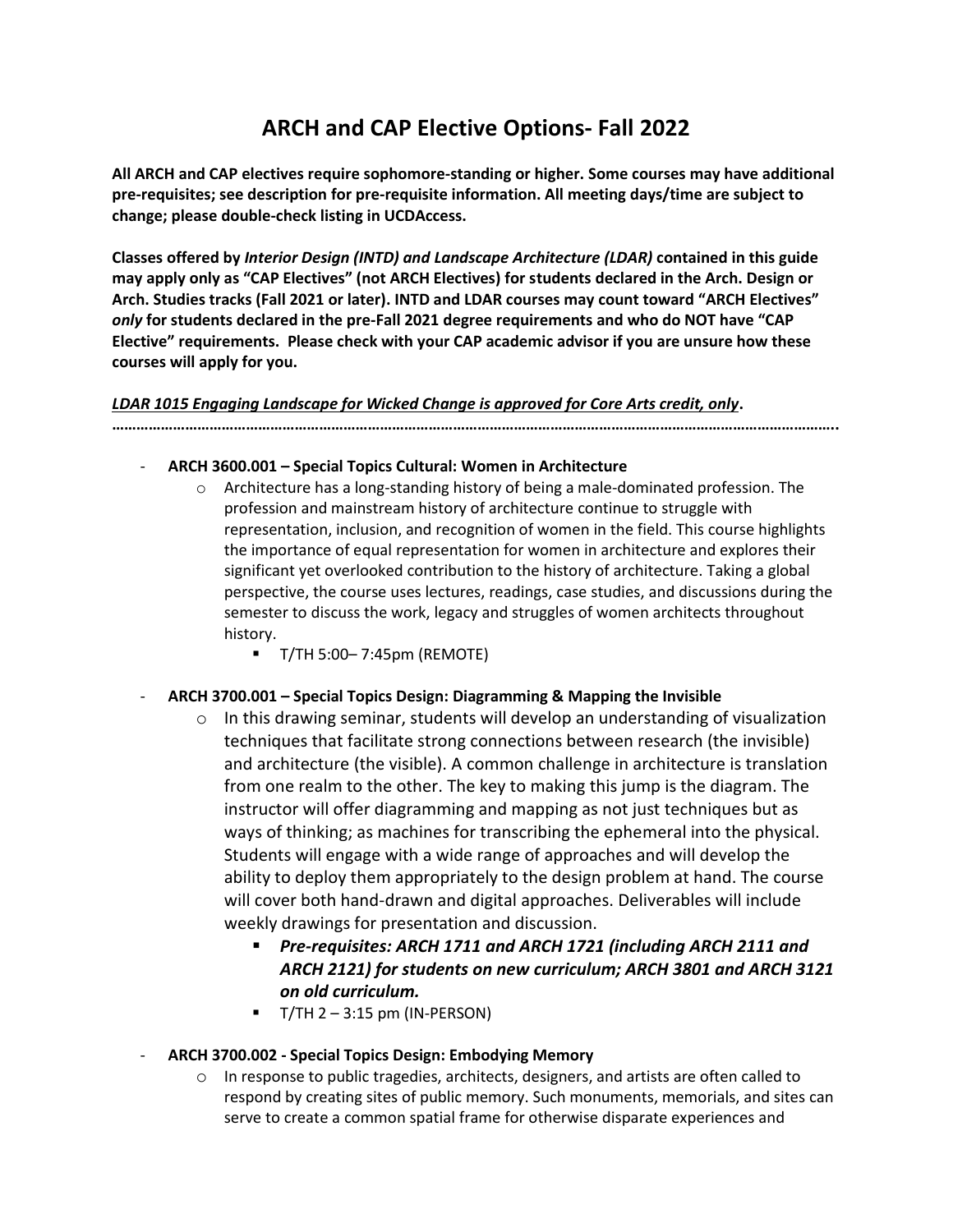understandings. However, "memory" is far from a neutral recollection of the past. How and why are memorial sites constructed? What is the power of mourning, of memory?

In Embodying Memory, we will explore a history and theory of memory in the form of monuments and memorials. Whose lives count as grievable, and whose do not? Who, exactly, is the "public" that public art serves?

As a class we will explore these questions through a variety of readings and casestudies. Students will be asked to develop discussion questions, to present on casestudies, and to develop responses to critical questions presented by the instructor. These responses will serve as the foundation for the final assignment, which will be to conceptualize a site of public memory through a series of sketches, collage, and/or digital media.

 $\blacksquare$  TH 5 – 7:45pm (IN PERSON)

#### - **ARCH 3701.H01- Survival Sketching**

- $\circ$  The focus of this course will be the sketchbook and the keeping of a sketchbook.
	- F 11:00am- 12:15pm (Hybrid: In Person and Remote)

#### - **ARCH 3707.001 – Color Theory**

- o This course will explore Color perception and theory; media/medium technique/application and landscape/built-environment drawing preparation, composition and presentation. The objective is to develop your understanding of color interaction and interrelationship especially, as it pertains to the use of color in the design and implementation of the built environment.
	- NOTE: This course was previously numbered ARCH 3700 (Special Topics Design: Color Theory). If you took this ARCH 3700 course previously, do not enroll in ARCH 3707; you cannot earn credit for both.
	- $\blacksquare$  F 9:30 am  $-$  12:15 pm (IN PERSON)

#### - **ARCH 3805.001 - Beginning Revit**

- o **Course Description:** This course covers the fundamental operation and use of Autodesk's Revit Architecture software. In this course, students will learn how to operate and navigate the program and will produce drawing sets and renderings for a simple building. The course will closely follow the "Revit Architecture 2019 Essential Training (Imperial)" and other tutorials available on Lynda.com. To access Lynda.com, students will need to purchase a subscription for the duration of the class or obtain free access through the Denver Public Library. This will be in lieu of purchasing a text book. Students who work for the university may have access to a free Lynda.com subscription.
- o **Course Objective:** By the end of the course, students will be capable of producing full architectural drawing sets including title blocks, floor plans, elevations, sections, details, renderings, and 3D models. The course will cover basic rendering techniques and a limited amount of Adobe Photoshop skills so that students can apply their knowledge of Revit to produce materials for their studio courses as well as in their careers as architects.
	- *Pre-req: ARCH 3110 and 3130 or 2121 and 3130*
	- T/TH 5:00 pm 6:15 pm (IN PERSON)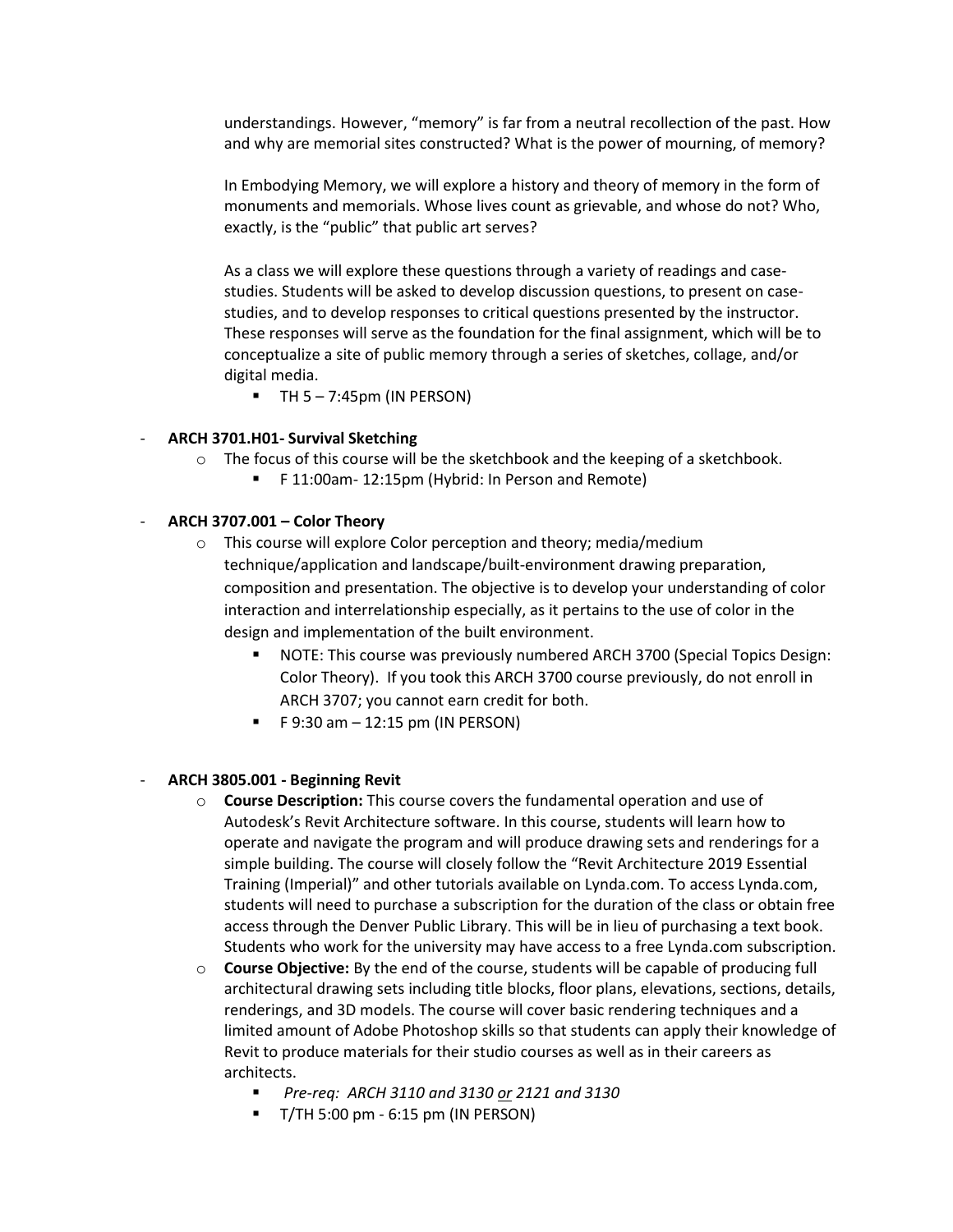- **ARCH 3330 Building Systems I** *(only applies as an ARCH or CAP elective in the Arch. Studies or Arch. Design tracks; does NOT apply as an ARCH or CAP elective if this course is already specified as a required course in the pre-Fall 2021 curriculum)*
	- o Focuses on the environmental systems in commercial and other nonresidential buildings. Discusses natural and artificial lighting, HVAC systems, acoustics, vertical transportation and fire protection.
		- *Pre-req: ARCH 3110 or 2121*
		- *Recommended pre-req: Pre-Calc equivalent and PHYS 2010/2321*
		- $\blacksquare$  F 12:30- 3:15pm (IN PERSON)
- **ARCH 3340 Theory of Structures I (***only applies as an ARCH or CAP elective in the Arch. Studies or Arch. Design tracks; does NOT apply as an ARCH or CAP elective if this course is already specified as a required course in the pre-Fall 2021 curriculum)*
	- $\circ$  Focuses on the relationship between architectural concepts and the selection of structural systems. Addresses the qualitative and quantitative analysis of reinforced concrete, steel, and wood structural systems and members.
		- *Recommended pre-req: Pre-Calc equivalent and PHYS 2010/2321*
		- $\blacksquare$  T/TH 2:00 pm 3:15 pm (IN PERSON)

## - **INTD 2000.001- Global History & Theory of Interior Design**

- $\circ$  Students will gain knowledge about the history of interiors in relation to architecture, art history, decorative arts, furniture, and material culture from western and nonwestern perspectives. Students will gain knowledge of technologies affecting interior design and gain an awareness of human and environmental behavior theories that inform design.
	- M,W 12:30- 1:45 pm (IN PERSON)

## - **INTD 3100.H01- Drawing Out the Interiors**

- $\circ$  In this course, students gain an understanding of elements and principles of design, including spatial definition, organization, and human-centered design through precedence studies and on-site spatial analysis. Students develop 2d and 3d visualization skills, and gain knowledge of analog and digital tools to effectively communicate design ideas from conceptualization and design development integrating furnishings, products, materials, and finishes.
	- T/TH 3:30- 4:45 pm (HYBRID)

## - **LDAR 3601.001 – Introduction to Landscape Architecture**

o This course will introduce students to the contemporary practice of landscape architecture through an active-learning classroom. Students will be exposed to theories, methods, and applications used when designing the landscape as well as the social and historical evolution of the profession. Students will also be introduced to critical concepts associated with the planning and design profession and current topics such as climate resilience, environmental justice, community engagement, and visual storytelling.

Critical thinking as well as graphic and written communication will be key aspects of this course as students learn to apply their comprehension of the material to the analysis